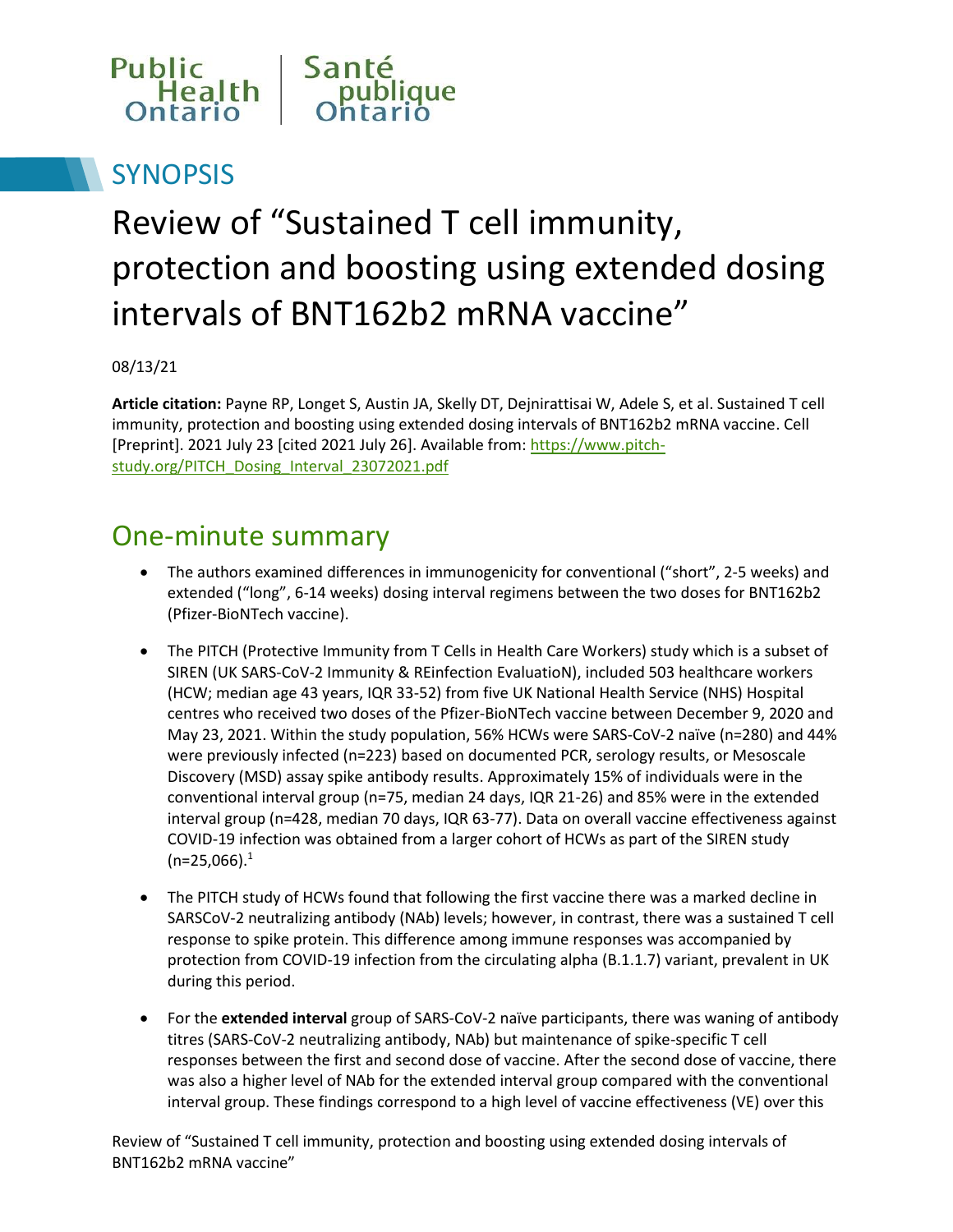period of time; VE against symptomatic infection was 72% 21 days after the first dose and 86% 7 days after the second dose.<sup>1</sup>

- In the SARS-CoV-2 naïve participant group using the **extended dosing interval**, there was limited detection of NAb against virus variants Beta (B.1.351) and Delta (B.1.167.2) after the first dose. Titres against the Gamma (P.1) variant was similar to the Victoria strain but slightly reduced. Increased NAb levels were seen for all variants after the second dose. The Alpha variant was not tested in this study since Alpha was the dominant variant in the UK during this time; however, similar results had previously been seen where there was reported limited protection after the first dose and boosted levels of NAb following the second dose.<sup>2</sup>
- This study illustrated that two doses of the Pfizer-BioNTech vaccine are highly immunogenic for antibody and T cell responses for both the conventional/short and extended/long dosing intervals between dose one and dose two.
- This study reveals a distinction between the NAb and T cell response, related to the impact of a second dose and extension of the dosing interval. There was a clear decline in circulating antibodies over a three month period, with strong maintenance of the T cell response.
- The serologic antibody response to one or two doses of Pfizer-BioNTech vaccine falls over time, and is higher after an extended dosing interval compared with the three to four week dosing interval that was tested in the clinical trials. In contrast, the T cell response is well maintained after one then two doses, and is of a marginally lower magnitude after the longer dosing interval.
- The data provided from the larger clinical study in SIREN showed clear evidence of VE from a single dose of vaccine over an extended period.
- Although these observations were limited by the numbers studied and balance of the cohort, differences based on sex and ethnicity were not detected using simple comparative or multivariate analyses; however, older age was found to be associated with lower neutralizing antibody levels in naive HCWs.

### Additional Information

**There was sustained protection against infection after a single dose of the Pfizer-BioNTech vaccine over an extended dosing interval:**

• In the larger SIREN cohort of HCWs (n=25 066), VE against asymptomatic and symptomatic infection reached 72% by week three following the first vaccine dose and was maintained beyond this time point up to 95 days.

#### **In the extended dosing interval group, NAb levels against SARS-CoV-2 and viral variants dropped significantly between doses:**

 There was a significant reduction in anti-spike binding antibodies between weeks 4 and 10 after the first dose in both naïve and previously infected HCWs. Four weeks after the second vaccine dose, antibody levels were higher than those following dose one in naïve HCW group but not in the previously infected group.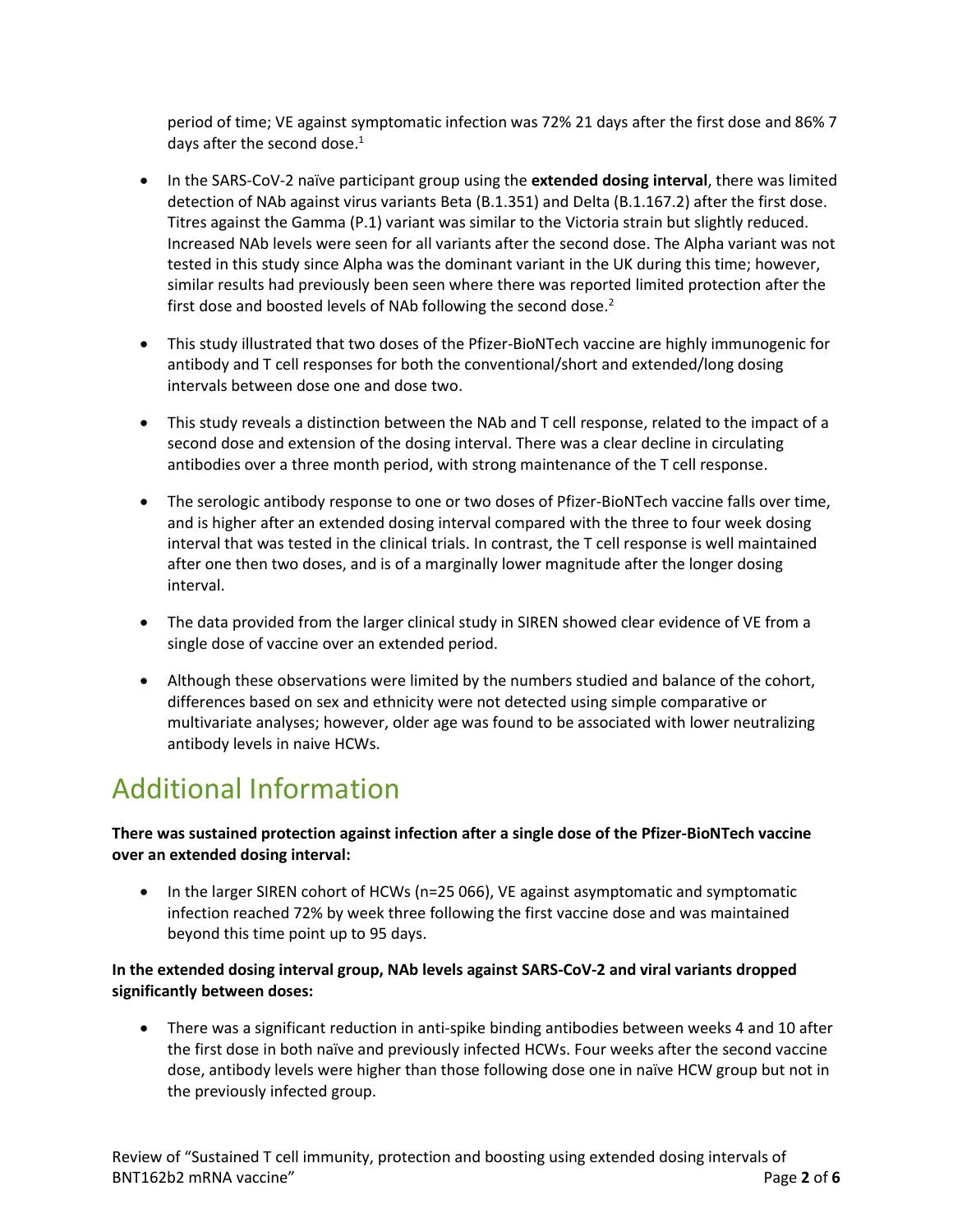A NAb response against the vaccine strain virus is induced by a single dose of vaccine across the cohort but was not well maintained – in contrast to the clinical protection that was observed against the alpha variant. NAb against the delta variant were poorly induced after a single dose, and not maintained at all during the interval before the second dose. This is despite a degree of protection against delta variant that is described following a single dose.

#### **In the extended dosing interval group, anti-spike T cell responses were induced and maintained:**

- Between 4 and 10 weeks after the first dose of vaccine, spike specific T cell response was maintained in both naïve and previously infected HCWs. There was no significant reduction in anti-spike T cell response observed in either cohort after adjusting for age and sex.
- T cells in the naive group were further boosted by the second dose, although no further statistically significant boosting effect was seen for the previously infected group.
- A significant increase in anti-spike T cell response four weeks following the first dose and four weeks following the second dose was seen in both naive and previously infected HCWs.

#### **In the extended dosing interval group, there was an increase in peak NAb levels but not T cell response:**

- NAb levels were 2-4 fold higher (depending on virus variant) in those vaccinated at four weeks following the second dose of both regimens (previous infection, naïve) with extended intervals. While those in the naïve group had a significantly higher anti-spike binding antibody level four weeks after the second dose, this increase was not seen in the previously infected group. Increasing age was modestly associated with decreased antibiotic levels in naïve HCWs; no impact of ethnicity was observed.
- There was a significant difference between anti-spike responses in naïve HCWs between dose intervals of 4 versus 10 or 12 weeks but no differences between other intervals for previously infected HCWs.
- An extended dosing interval did not result in greater induction of T cell response after the second dose. For naïve HCWs there was a moderately decreased T cell response weeks after the second dose in the extended interval group compared with the conventional standard interval group. While the anti-spike T cell response was significantly higher in the previously infected HCW group four weeks following the second dose, this was modestly reduced by an extended dosing interval.

#### **The dynamics of immune response are similar after first and second dose of vaccine:**

- In the naïve HCW group, NAb response peaked one week after the second dose. Following this point there was a clear decline in NAb titers at week four and week 13 against the Victoria and virus variants (Beta, Gamma, Delta). For the Victoria strain, there was a 4-fold decrease between weeks one and four, a 3-fold decrease between weeks four and 13, and 12-fold decrease over the 3-month period. In contrast, T cell levels were maintained over this same time period.
- This study demonstrates that there is a decline in circulating antibodies over a three month period but maintenance of a T cell response, during a period when protection following dose two was observed during the clinical trials.<sup>3</sup> In January 2021, those in the conventional dosing

Review of "Sustained T cell immunity, protection and boosting using extended dosing intervals of BNT162b2 mRNA vaccine" **Page 3** of **6**  $\overline{}$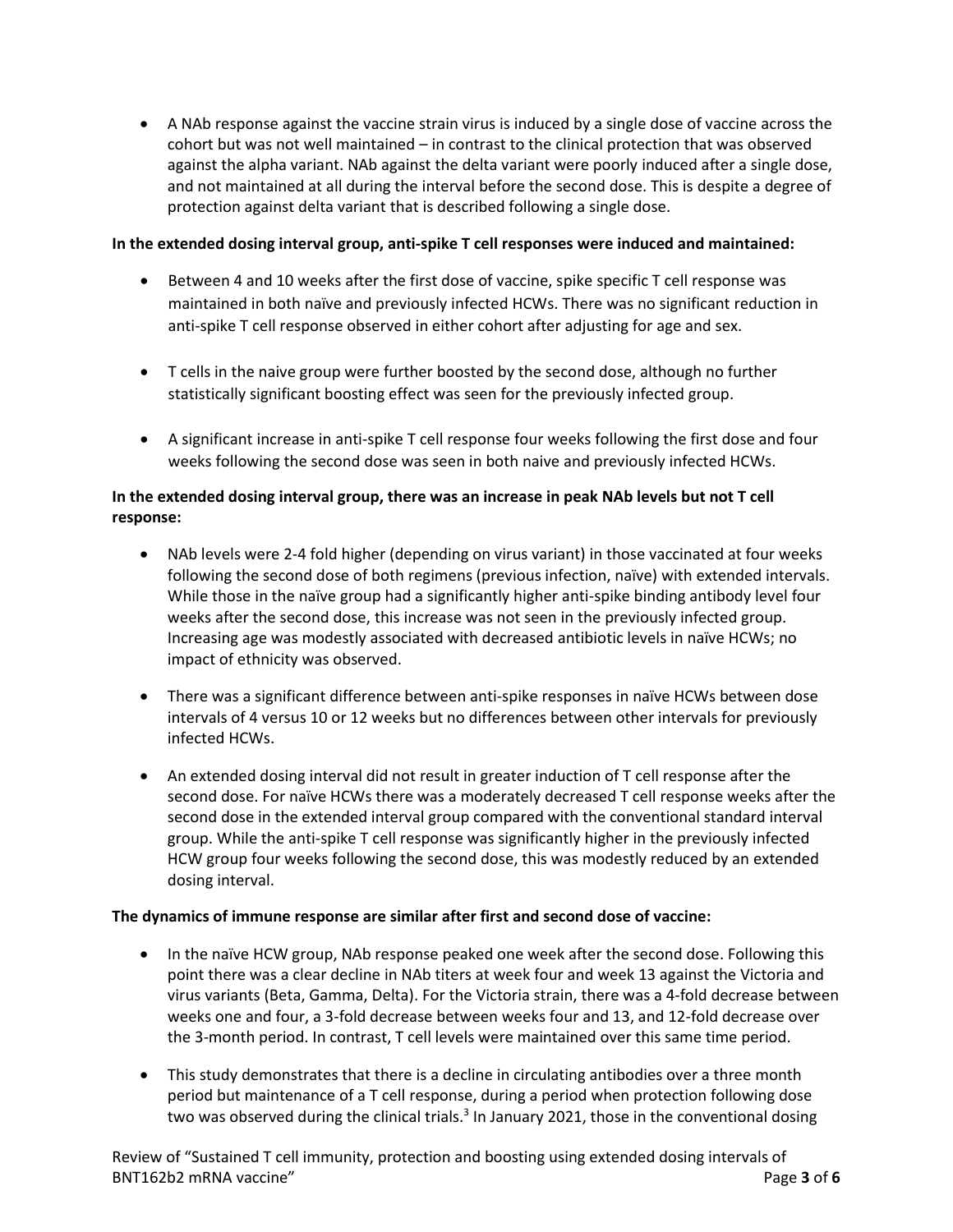interval group that received a second dose of the vaccine at 3-4 weeks had NAb levels that were substantially higher against the Victoria and other virus variants than those in the extended dosing interval who had received a first dose only four weeks earlier. However, the reverse was true when NAb levels were examined at week 13 when HCWs in the extended interval group (four weeks after second dose) were found to have significantly higher NAb titers than those in the conventional dosing interval (13 weeks after second dose).

### PHO reviewer's comments

- This study provides detailed information about the immune response to the Pfizer-BioNTech vaccine in a healthy, working age population to help better understand the impact of dosing intervals on vaccine effectiveness in naïve and previously infected individuals.
- This study used several different assays to ascertain NAb levels and T cell response. Laboratory thresholds used to examine NAb levels may not accurately reflect immunity on re-exposure to spike proteins.
- Vaccine effectiveness was not directly measured in the study population and was obtained from the larger SIREN study cohort; therefore it is not possible to calculate immune correlates of protection. In addition, over the study duration, a reduction in the number of unvaccinated individuals resulted in a wide confidence interval for VE estimates.
- The immunogenicity of an extended dosing interval appears robust, and antibody levels improved over the conventional 3-4 week regimen. It was demonstrated that T cells are induced and sustained during the longer period between doses in an extended dosing regimen.
- After the first dose, participants were followed up to 16 weeks. A longer follow-up timeframe is required to better understand the sustained durability of the immune response, both antibody and T-cell.
- The findings of these study are best applied to a population compared to the individual level. This is due to the heterogeneity of the NAb and T cell responses using an extended dosing interval.
- The results of this study are consistent with Ontario data on the effectiveness of mRNA vaccines given over extended intervals which demonstrated VE of 66-71% against symptomatic infections after the first dose for younger adults (i.e., < 70 years of age) and VE of 69% for individuals with no comorbidities.<sup>4</sup>
- Study participants were mostly female and white. The authors examined these variables in their analysis and did not identify them as significant co-variables.
- The population included in this study were healthy individuals of working age and therefore, this study does not provide information on the impact of extended dose intervals in special populations such as those who may have a suboptimal immune response and are at increased risk of severe outcomes from COVID-19 infection.<sup>5</sup>
- The extended dosing interval appears optimal for immunogenicity given current relatively low circulating levels of virus but this needs to be considered in the context of the more immediate benefits of two doses versus only one in a two dose vaccine schedule.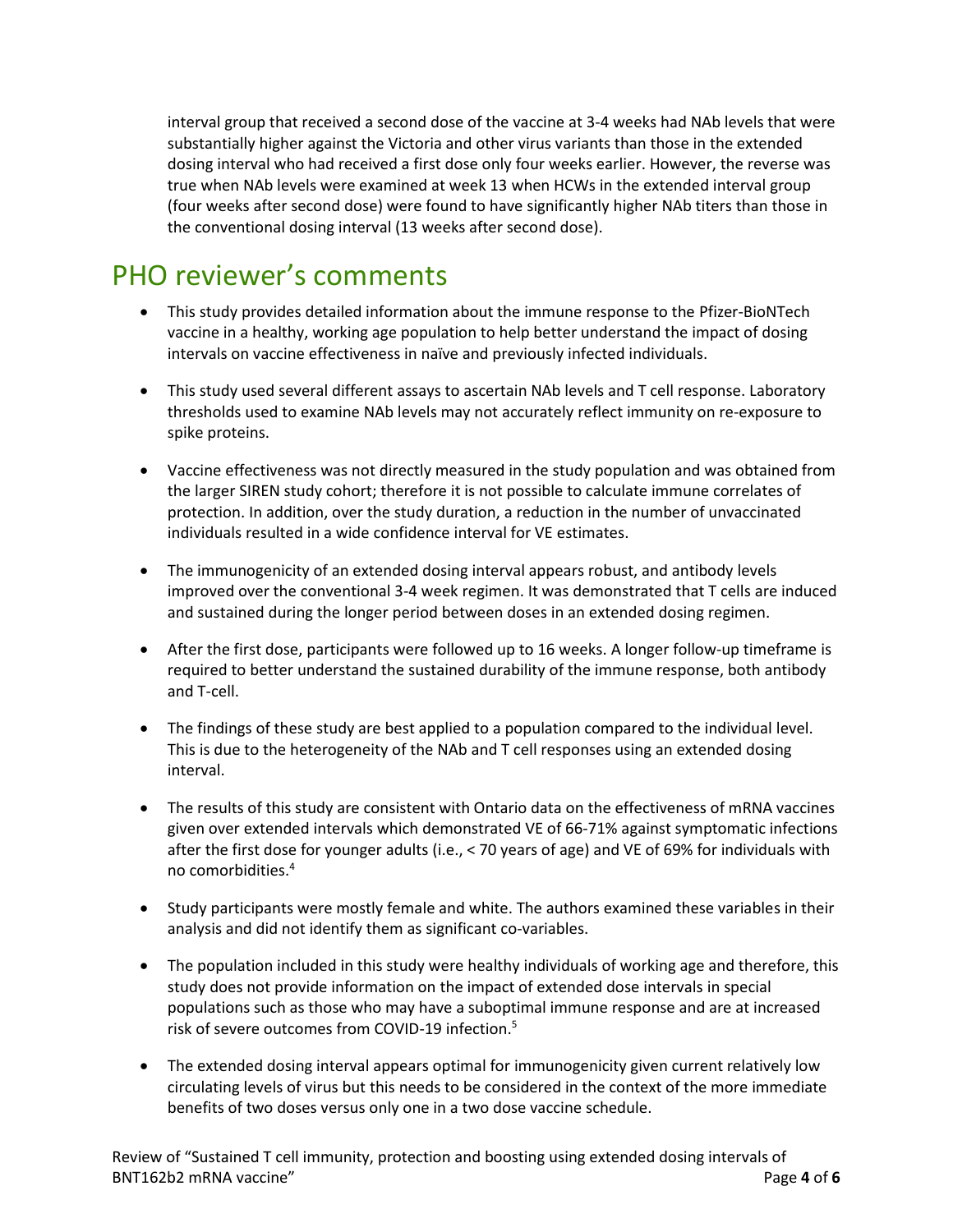### References

1. Hall VJ, Foulkes S, Saei A, Andrews N, Oguti B, Charlett A, et al. COVID-19 vaccine coverage in health-care workers in England and effectiveness of BNT162b2 mRNA vaccine against infection (SIREN): a prospective, multicentre, cohort study. Lancet. 2021;397(10286):1725-35. Available from: [https://doi.org/10.1016/s0140-6736\(21\)00790-x](https://doi.org/10.1016/s0140-6736(21)00790-x)

2. Supasa P, Zhou D, Dejnirattisai W, Liu C, Mentzer AJ, Ginn HM, et al. Reduced neutralization of SARS-CoV-2 B.1.1.7 variant by convalescent and vaccine sera. Cell. 2021;184(8):2201-11.e2207. Available from:<https://doi.org/10.1016/j.cell.2021.02.033>

3. Polack FP, Thomas SJ, Kitchin N, Absalon J, Gurtman A, Lockhart S et al. Safety and efficacy of the BNT162b2 mRNA Covid-19 vaccine. N Engl J Med. 2020;383:2603-2615. Available from: <https://doi.org/10.1056/NEJMoa2034577>

4. Chung H, He S, Nasreen S, Sundaram ME, Buchan SA, Wilson SE, et al. Effectiveness of BNT162b2 and mRNA-1273 COVID-19 vaccines against symptomatic SARS-CoV-2 infection and severe COVID-19 outcomes in Ontario, Canada: a test-negative design study. medRxiv 21257744 [Preprint]. 2021 June 24 [cited 2021 Aug 16]. Available from:<https://doi.org/10.1101/2021.05.24.21257744>

5. Ontario. Ministry of Health. Vaccine Clinical Advisory Group (VCAG) recommendations on exceptions to extended dose intervals for COVID-19 vaccines [Internet]. Toronto, ON: Queen's Printer for Ontario; 2021 [updated 2021 June 21; cited 2021 Aug 16]. Available from: [https://www.health.gov.on.ca/en/pro/programs/publichealth/coronavirus/docs/vaccine/COVID\\_1](https://www.health.gov.on.ca/en/pro/programs/publichealth/coronavirus/docs/vaccine/COVID_19_medical_exceptions_vaccine_dose_intervals.pdf) 9 medical exceptions vaccine dose intervals.pdf